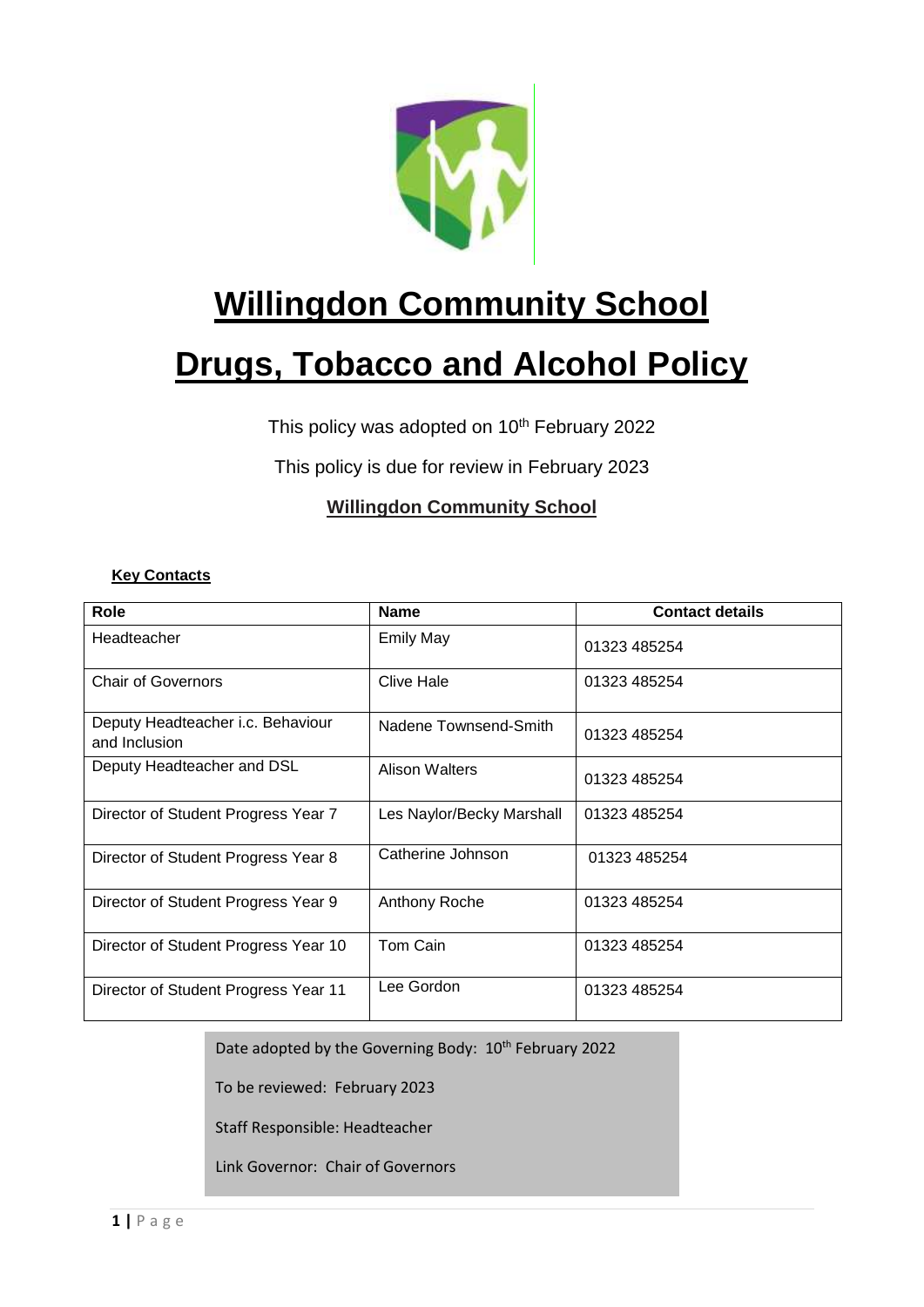## **Development process**

This policy outlines what Willingdon Community School will do to support the effective delivery of education relating to tobacco, drug and alcohol use. The policy will also detail the sanctions involved if there is any inappropriate use within our school or in the local community, bringing the school into disrepute. The policy has been adopted with the involvement of the whole school community.

## **Location and dissemination**

The policy will be shared with our school community via the website under school policies. There will also be a hard copy available with the Head's P.A.

## **The purpose of the policy**

The **school's** role in prevention is much broader than alcohol and drug education lessons. The links between educational detachment and the use of alcohol and drugs at an early age are very clear whilst a young person's attachment to school is a powerful protective factor that will increase their resilience against substance misuse. This is strengthened by a positive and supportive school ethos, as well as the provision of good quality PSHE education. Schools are also well placed to intervene early if a young person's or familial alcohol or drug use is causing problems.

#### **It is the responsibility of:**

The Headteacher to communicate this policy to the school community, to ensure that disciplinary measures are applied fairly, consistently and reasonably, and that a member of the senior leadership team has been identified to take overall responsibility.

School Governors to take a lead role in monitoring and reviewing this policy.

All staff, including: governors, senior leadership, teaching and non-teaching staff, to support, uphold and implement this policy accordingly.

Parents/carers to support their children and work in partnership with the school.

Students to abide by the policy.

**The Headteacher and her Senior Leadership Team alongside our Pastoral Team will work in alliance with other key agencies or services within the community in order to safeguard our children accordingly.**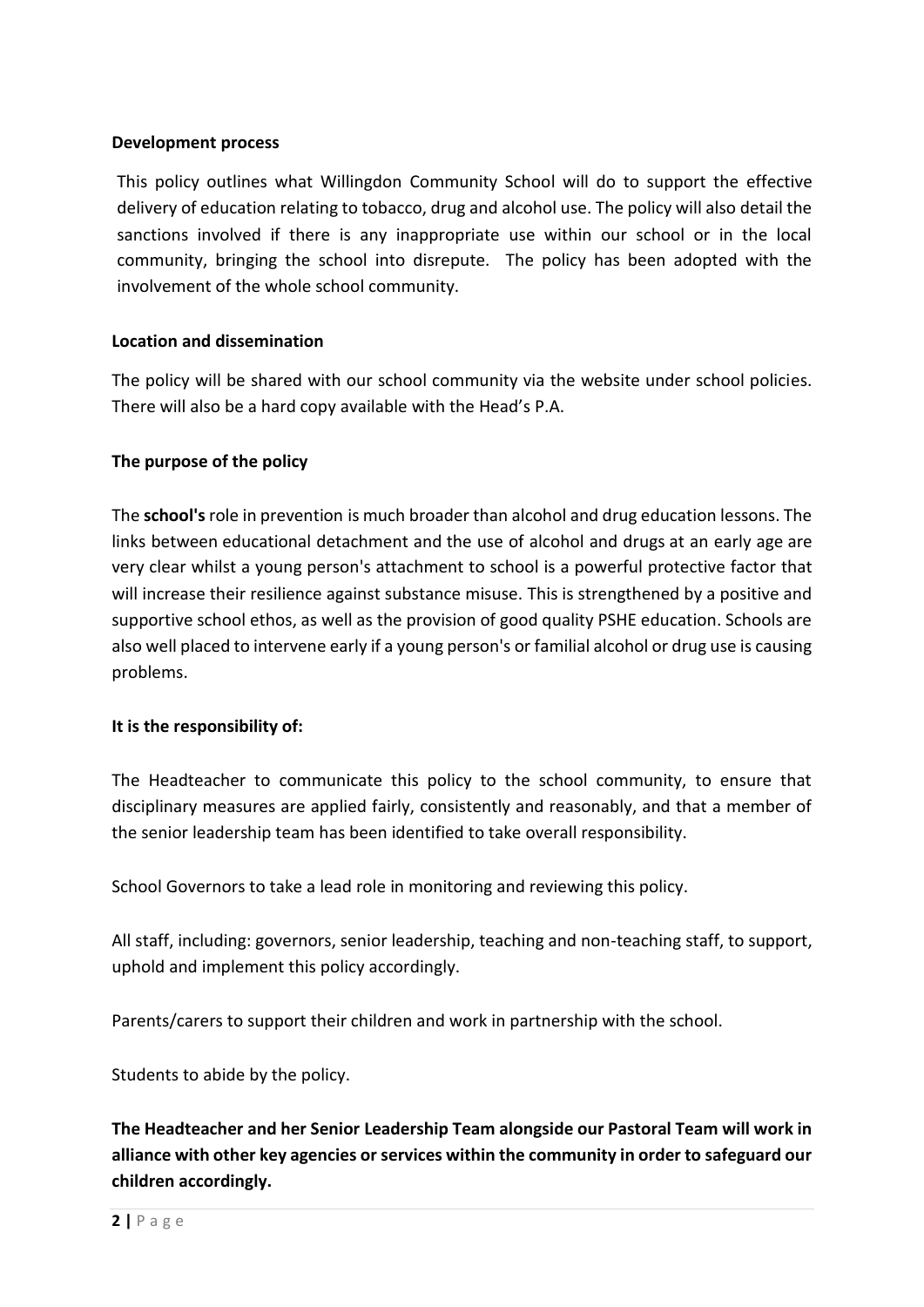## **The school's stance towards drugs, health and the needs of pupils.**

## 1) **Drugs or Alcohol**

Our first concern in managing drugs is the health and safety of the school's community and meeting the pastoral needs of all pupils.

Willingdon Community School has a zero tolerance policy to illegal drug use or the consumption of alcohol below the legal age. If there is indisputable evidence or the evidence shows a high probability of illegal drug use or consumption of alcohol in school or within the local community, the school exercises the right to suspend the student for a fixed term or on a permanent basis depending on the severity of the incident.

If there is suspicion that a child is under the influence of an illegal drug or alcohol in school, emergency action will be taken in order to ensure the safety of students and others, first aid will be administered or an ambulance called for where necessary. Parents will be notified as soon as possible.

If there are reports of students supplying drugs inside or outside of school, the school will begin their own investigation in line with our behaviour policy. Senior staff also have the right to search a student for any substance or object that does not adhere to the school policies.

Any drug or alcohol incident will be reported to and logged with the safeguarding team as well as the local police force to take whatever action they decide is necessary. All incidents must be recorded on MyConcern.

## 2) **Tobacco and Vapes**

Tobacco and vapes must not be smoked in or around school site. If this is suspected, the school reserves the right to conduct a search of the child/children named. Any tobacco, tobacco paraphernalia or vapes discovered will be confiscated immediately. The child may be sanctioned in line with the school's behaviour policy for defiance to the rules, particularly if this is not a one off incident. Parents/carers will be expected to collect confiscated items and these will not be returned to the child.

## 3) **Medically Prescribed Drugs**

There are some of our student body who currently need authorised drugs due to health issues. Any authorised drug needing to be administered within the school day must be communicated to the student support team and locked safely in their area until the child requires this in line with their Health Needs Plan. Please refer to the Supporting Pupils with Medical Conditions Policy.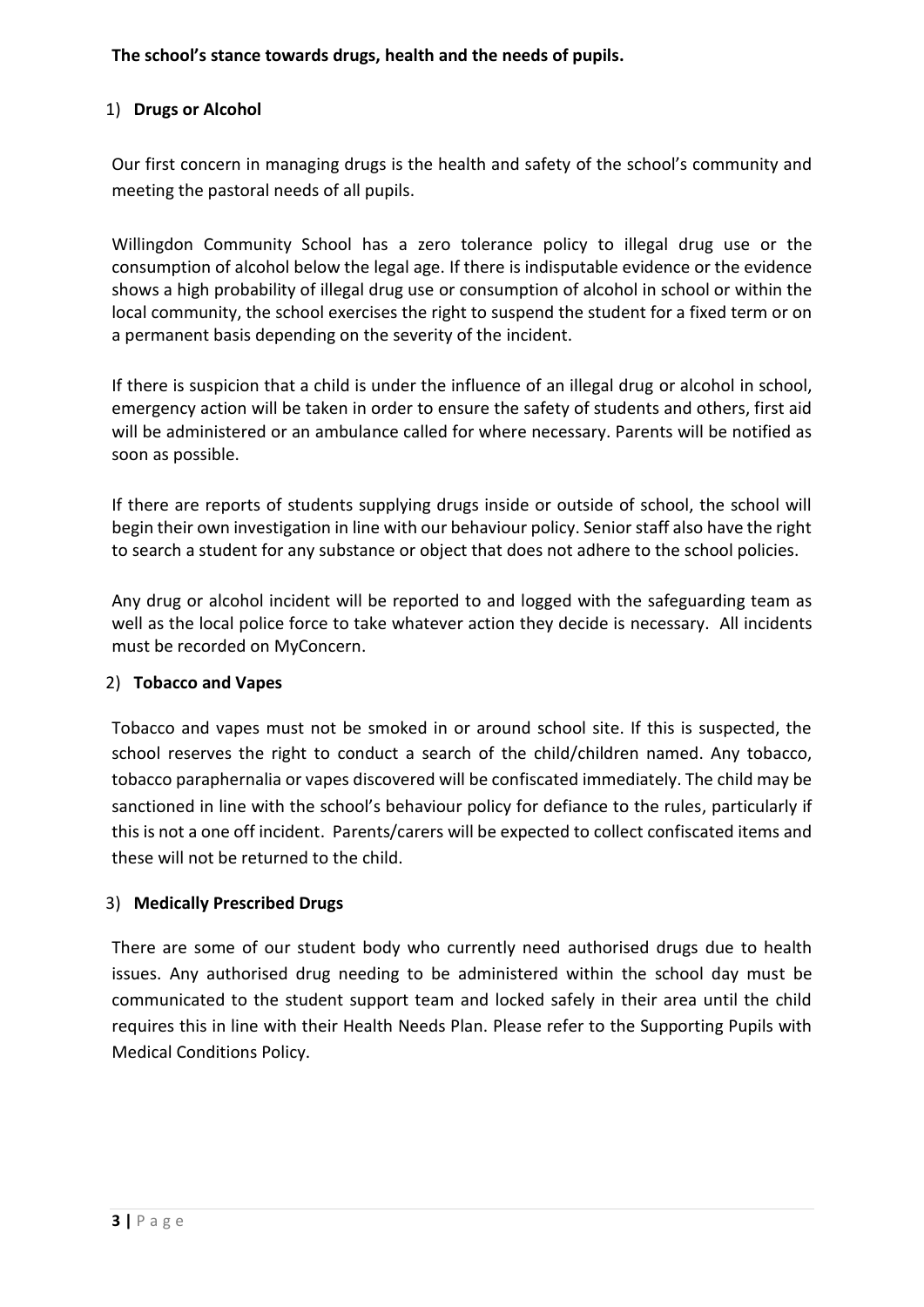## **Staff with key responsibility for drugs**

The Headteacher and Senior Leaders for Behaviour and Safeguarding will continue to review this policy and make amendments as necessary in line with the governing body. All the leadership team and the Directors of Student Progress have the right to search a child if there is suspicion of drug, alcohol or tobacco use or that the items are in the child's possession. They should notify the SLT that a search has been carried out either in person or by My Concern or Sims. The search must be carried out with another member of staff present, ideally of the opposite sex. If a child refuses to a search, the police or parent/carer may be called to support. The school has the legal right also to search property such as lockers to look for unlawful items. There is no legal requirement to keep such a record of these searches or to notify parents when this has happened.

## **Safeguarding**

The Safeguarding Policy must be followed if a pupil's safety is considered under threat, including incidences of parental drug or alcohol misuse (or make links to relevant school policy). Any concern with drugs or alcohol MUST be detailed by the staff member on My Concern.

## **Staff support and training**

All our staff are responsible for adherence to and implementation of this policy.

Staff requirements are further contained within their own professional and employment terms and conditions.

In order to support them, we will make available a range of training and personal development opportunities including:

- Basic drug awareness training
- First aid and emergency procedure training
- Confidentiality, child protection and safeguarding training
- Many of our staff will have received positive handling training which will be updated every 3 years.

In addition, the specific development needs of the staff involved in the pastoral or safeguarding teams will be considered and addressed as necessary.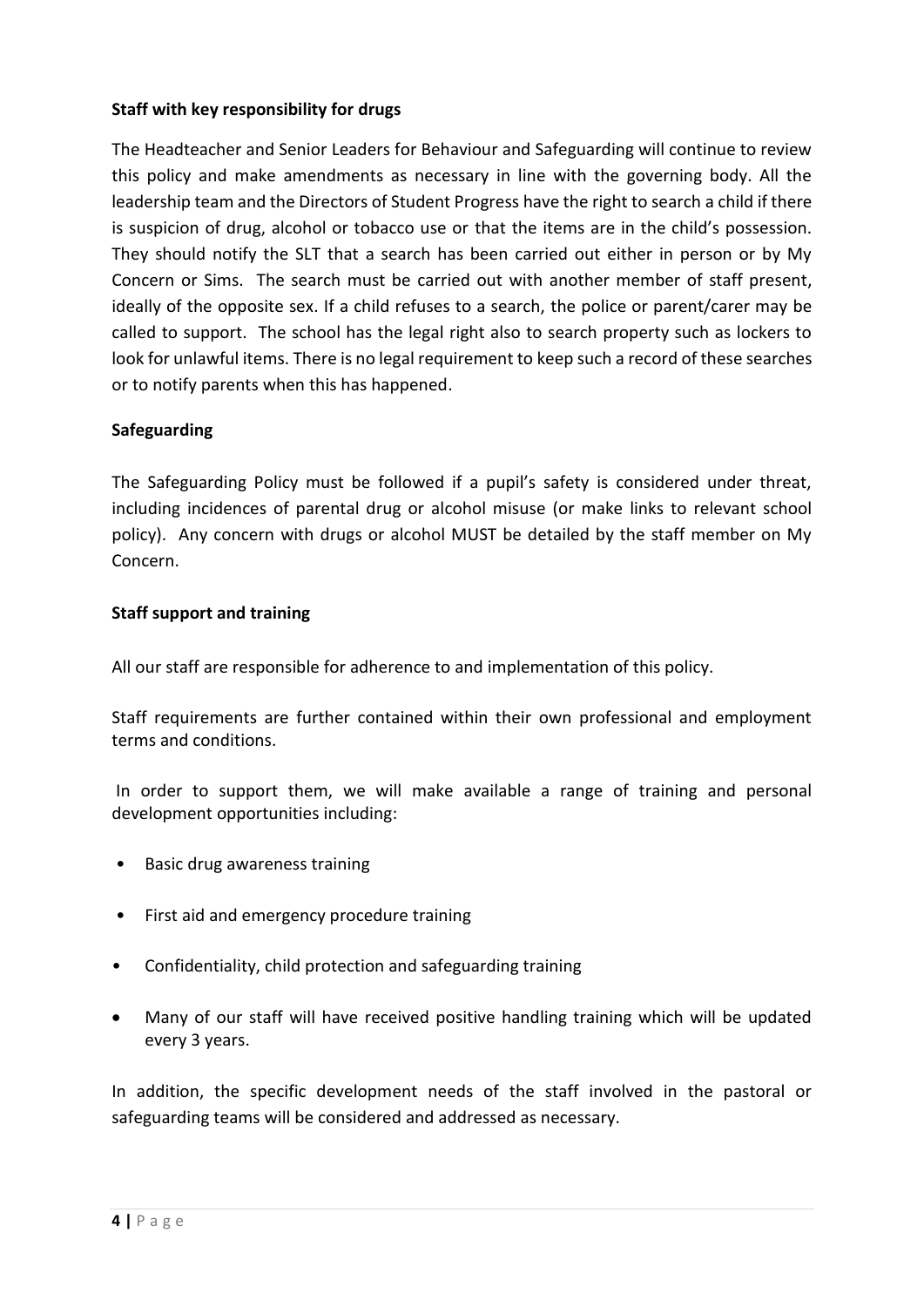## **Management of drugs at school and on school trips**

This policy applies to all school activities including those which occur outside of normal school hours and whether on school premises (either inside or outside) or on any external school visit or residential trip. This includes activities run by non-school staff or adults other than teachers as a part of our Extended Services Programme.

On school visits and residential trips, staff and students will be briefed in advance about procedures and responsibilities. For overseas visits this briefing will include any difference in local laws regarding drugs. Where the rules of this policy are breached, this will be managed either as a school disciplinary matter and/or by the local police, depending on the severity of the incident.

At school social events, this policy will apply to all those who attend.

## **Initial Investigation**

An initial investigation will be led by a senior member of staff who will facilitate an assessment of how best to manage the situation, whether the police should be involved and, if so, in what capacity.

A written report will be kept detailing any incident.

In all but the most unusual circumstances, (and where this is the case, the reasons will be logged), parents/carers will be informed about the situation and invited to the school to discuss it.

Contact with parents/carers will be maintained throughout the management of the incident.

The Chair of Governors will be informed about drug related situations.

We are permitted in law to take temporary possession of any suspected illegal substance. The substance will then be placed in a lockable, secure location and the police notified in order for them to collect it.

Alcohol and tobacco products will be confiscated and disposed of by the school within 28 days. Parents or Carers therefore, have that timeframe in which to claim this property back. It will not be handed back to any student.

## **Working with Parents**

Whilst there is no legal obligation to contact parents, it is school policy that parents should be contacted, preferably as early as possible.

Consideration might be given to not contacting parents if there is concern about parental reaction to the child, if parents are implicated themselves or if the police advise against it. A decision not to contact parents may only be taken by the Headteacher.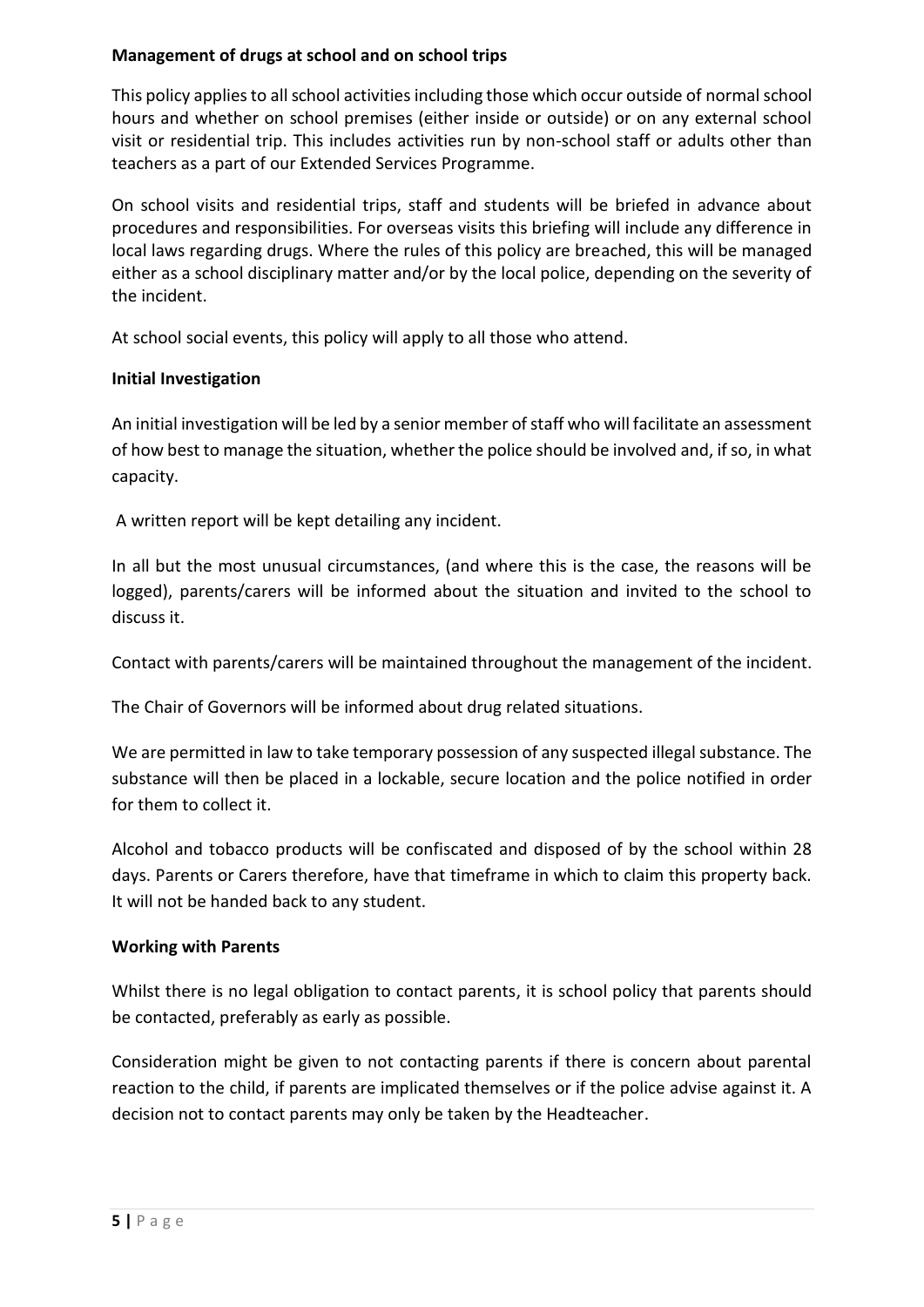Contact with parents regarding a drug related incident should be approved by the Headteacher or Senior Leadership Team. The DOSPs should generally be consulted prior to contact being made to ascertain the pastoral background.

Students involved in a drug-related incident should generally be informed that parents are to be notified prior to contact being made.

Where problems with family substance misuse are identified, the school will work with the family and appropriate agencies including Social Services, the Family Substance Misuse Service, and Young Carers as appropriate to ensure that the family and therefore the student has support.

If a parent or carer arrives on school premises under the influence, they will be asked to leave immediately and the police will be informed. The Headteacher reserves the right to ban the person from school permanently. This will be conveyed in an official letter to the person involved.

Ultimately, the school's stance is to support and help parents with any concerns that may arise about the wellbeing of their child. School staff may make suggestions or recommendations to parents of steps they can take to support their child or external agencies who may be able to support the family further.

## **Police involvement**

Any decision to request a police investigation will be informed by the findings of the internal initial investigation and will take account of the quantity and nature of the substance and whether it was held for personal use or to supply others, as well as a range of other factors.

If supply is suspected, the names of students will be passed to the Police together with a full report detailing the incident and we will cooperate fully with the police investigation.

Currently, our Police Liaison Officer is Emily Kemp and the safeguarding team have her details as does the Headteacher.

## **The needs of pupils**

Our pastoral team will consider what further interventions and support should be put in place. These may include the involvement of our School Nurse or the Youth Development Service. Students may be invited, or required to attend individual or group sessions. The safeguarding team may also make recommendations of support suggested depending on the incident.

## **Working with external agencies**

A list is available in Appendix 1 detailing the support that could be provided to students by external agencies.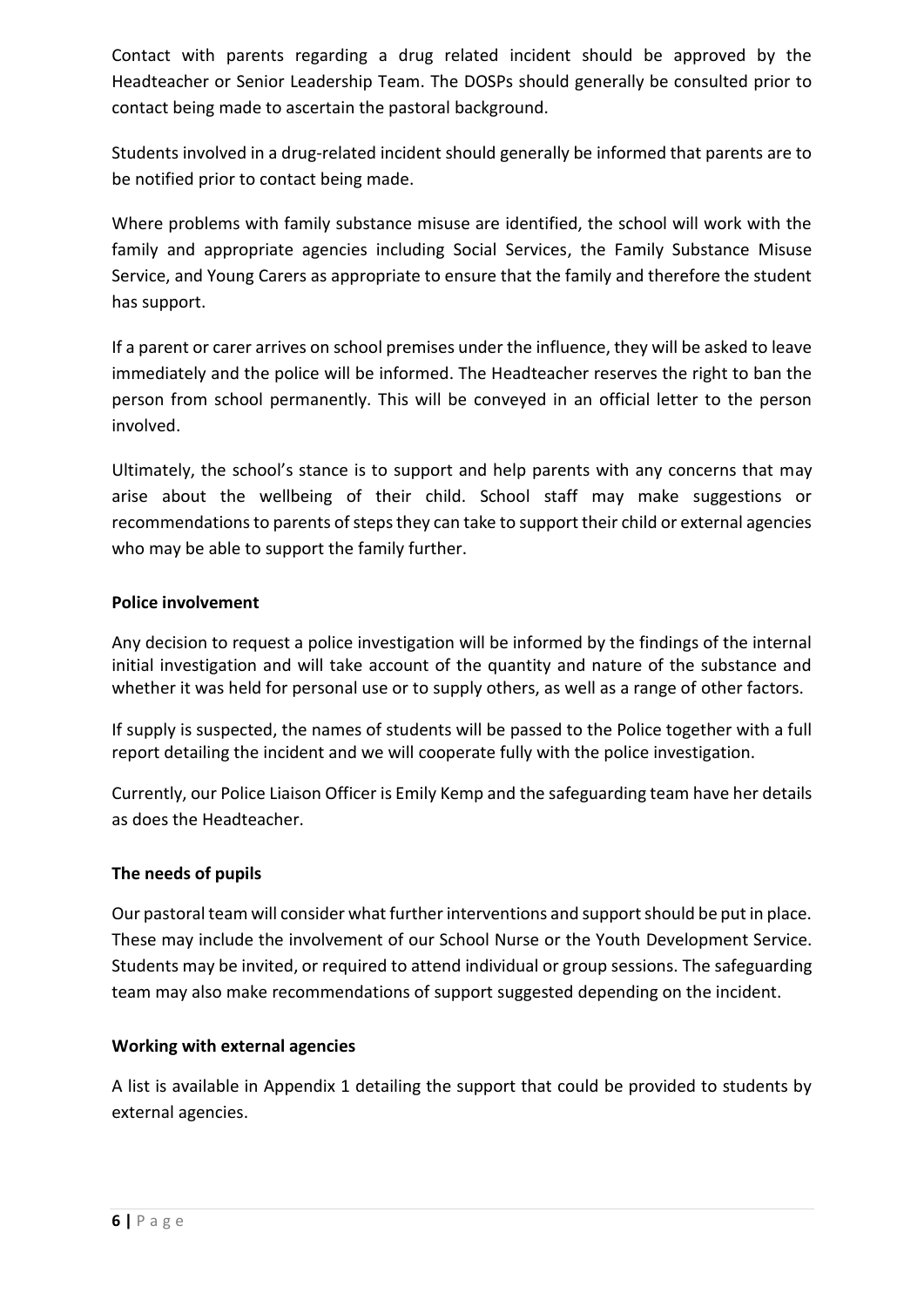## **Information sharing**

We collect and use student information in order to meet legal requirements set out in the GDPR including those in relation to the following:

Article 6 and Article 9 of the General Data Protection Regulations (GDPR).

Article 6: Processing is necessary for compliance with a legal obligation to which the data controller is subject.

Article 9: For substantial public interest on a legal basis.

We hold student data in line with the School's Data Protection Policy. In accordance with GDPR, the school does not store personal data indefinitely; data is only stored for as long as necessary to complete the task for which it was originally intended.

We routinely share student information with:

- schools that the student attends after leaving us
- our local authority
- the Department for Education (DfE)
- where applicable, the NHS and Social Services

We do not share information about our students with anyone without consent, unless the law and our policies allow us to do so.

We are required to share information about our students with our local authority (LA) and the Department for Education (DfE) under section 3 of The Education (Information About Individual Students) (England) Regulations 2013.

## **The role of Governors**

Through our Full Governor Meetings, we will update the board accordingly on any breaches to this policy. The Chair of Governors will be notified as soon as possible to an illegal drug or alcohol misuse incident.

The Chair of Governors alongside the Governor linked to Safeguarding will support the policy development and overseeing the drug education programme, and contributing to any case conferences called, or appeals against suspensions.

## **Staff conduct and drugs**

Staff please see the Staff Code of Conduct for further information.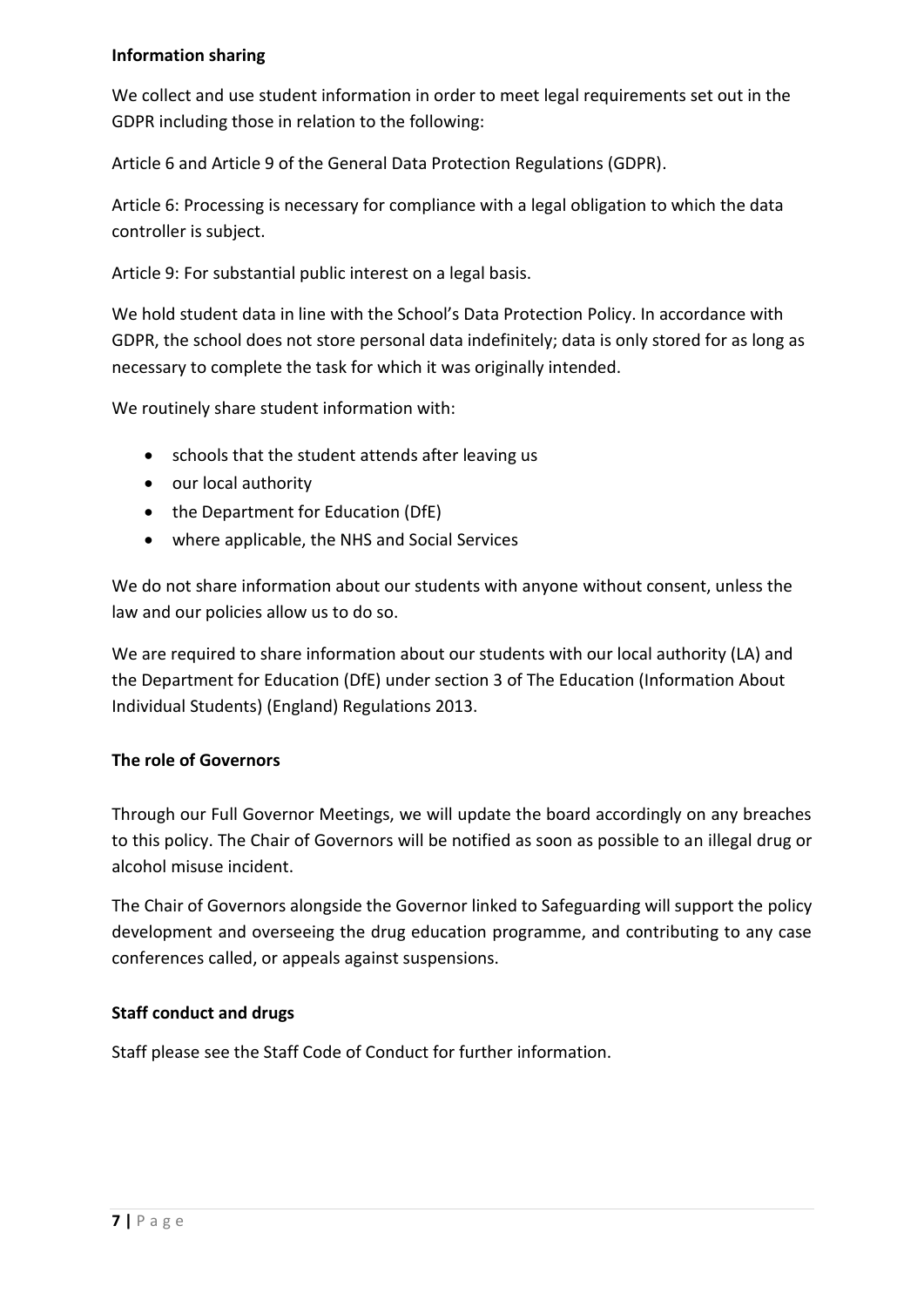## **Local and National Organisations for External Support**

#### **Local Organisations:**

#### **East Sussex U19s Substance Misuse Service**

Ground Floor, St Mark's House, 14 Upperton Road, Eastbourne BN21 1EP Tel: 01323 464404 Email[: U19SMS@eastsussex.gov.uk](mailto:U19SMS@eastsussex.gov.uk) 

#### **National Organisations:**

#### **1. Adfam**

25 Corsham Street, London, N1 6DR Tel: 020 75537640 Email: admin@adfam.org.uk Website: [www.adfam.org.uk](http://www.adfam.org.uk/)

National organisation for the parents and families of drug & alcohol users; provides publications and training.

#### **2. AL-ANON Family Groups UK & Eire**

61 Great Dover Street, London, SE1 4YF Helpline: 020 740 30888 (1000 – 2200 every day) Email: [enquiries@al-anonuk.org.uk](mailto:enquiries@al-anonuk.org.uk) Website: [www.al-anonuk.org.uk](http://www.al-anonuk.org.uk/)

Al-Anon is world-wide and offers understanding and support for families and friends of problem drinkers, whether the alcoholic is still drinking or not. Alateen, a part of Al-Anon, is for young people aged 12 to 20 who have been affected by someone else's drinking, usually that of a parent. For details of meetings throughout the UK and Eire please contact the helpline.

#### **3. Alcohol Concern**

64 Leman Street, London, E1 8EU Tel: 020 7264 0510 Email[: contact@alcoholconcern.org.uk](mailto:contact@alcoholconcern.org.uk) Website: [www.alcoholconcern.org.uk](http://www.alcoholconcern.org.uk/) 

Alcohol Concern is the national voluntary agency on alcohol misuse. Its principal aims are to reduce the incidence and costs of alcohol related harm and to increase the range and quality of the services available to people with alcohol-related problems. The website provides downloadable fact sheets on topics including good practice, research and prevalence.

#### **4. Alcoholics Anonymous**

PO Box 1, 10 Toft Green York, YO1 7ND Tel: 01904 644026 (admin) 08457 697 555 Helpline (24 hr) Website: [www.alcoholics-anonymous.org.uk](http://www.alcoholics-anonymous.org.uk/) 

World-wide fellowship of men and women who share their experiences to help others to recover from alcoholism. AA website has detailed information for drinkers and professionals, group meetings and selfhelp groups.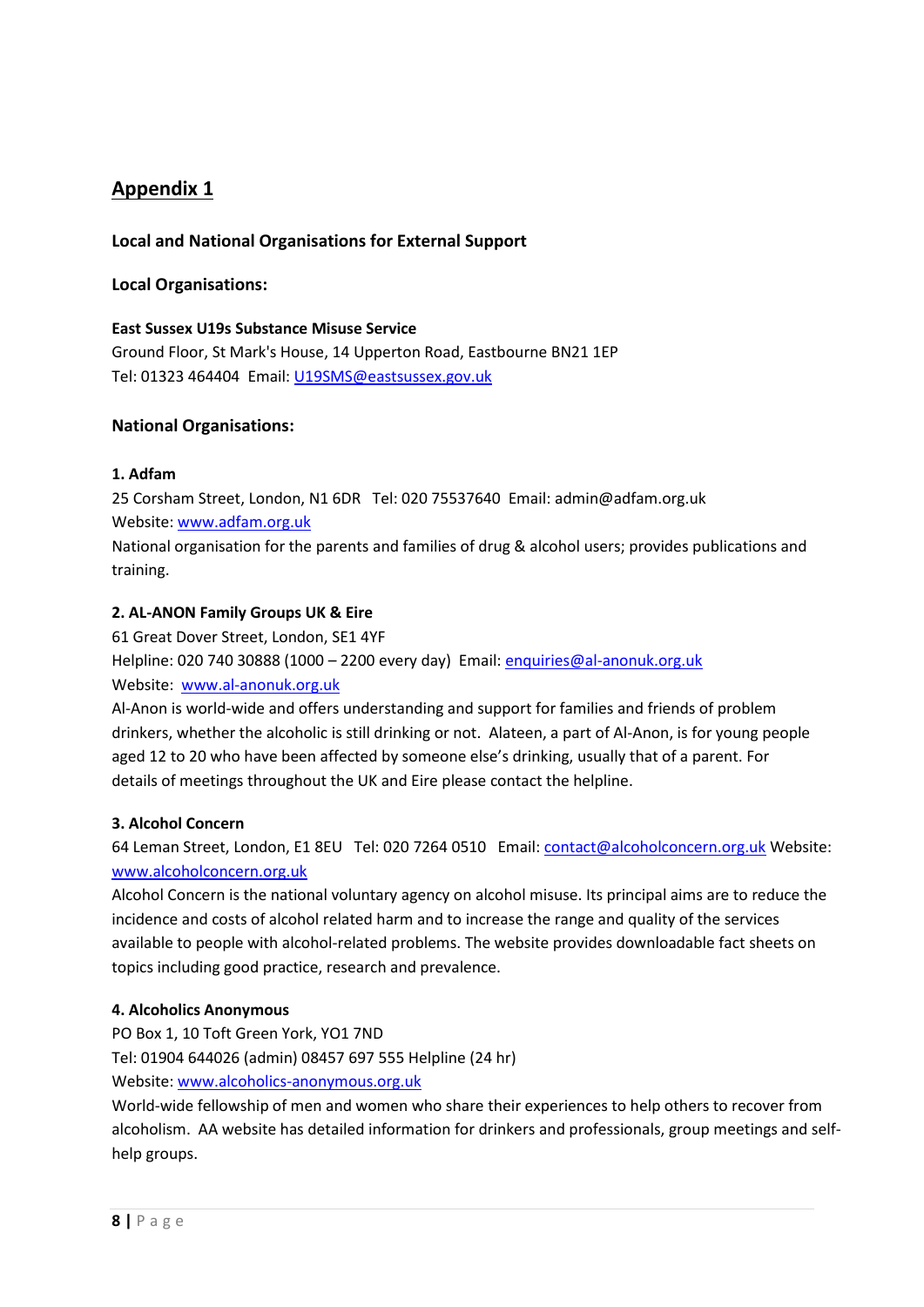#### **5. Re-Solv**

(Head Office) 30a High Street, Stone, Staffordshire ST15 8AW Tel: 01785 817885 Monday-Friday 0900-1700 excluding public holidays Helpline: 01785 810762 Website: [www.re-solv.org](http://www.re-solv.org/) E-mail: office@re-solv.org Re-Solv is the national charity for the prevention of solvent and volatile substance abuse (VSA).

#### **Publications, information, schools work and training**

**6. Drinkline** - The National Alcohol Helpline Tel: 0300 123 1110

**7. FRANK -** The National Drugs Helpline Tel: 0300 123 6600 SMS: 82111

#### **Websites**

**[www.alcoholconcern.org.uk](http://www.alcoholconcern.org.uk/)** Alcohol Concern.

#### **[www.safeineastsussex.org.uk](http://www.safeineastsussex.org.uk/)**

Drug and Alcohol Action Team website has details of services in East Sussex, training, meetings, drug strategy and much more.

#### **[www.talktofrank.com](http://www.talktofrank.com/)**

Friendly confidential drugs advice.

#### **[www.cocaineanonymous.org.uk](http://www.cocaineanonymous.org.uk/)**

Cocaine Anonymous Helpline: 0800 612 0225 For cocaine/crack and other substances.

#### **[www.knowcannabis.org.uk](http://www.knowcannabis.org.uk/)**

This website can help users assess their cannabis use, its impact on their life and how to make changes if they want to. It also includes information and a self-help programme.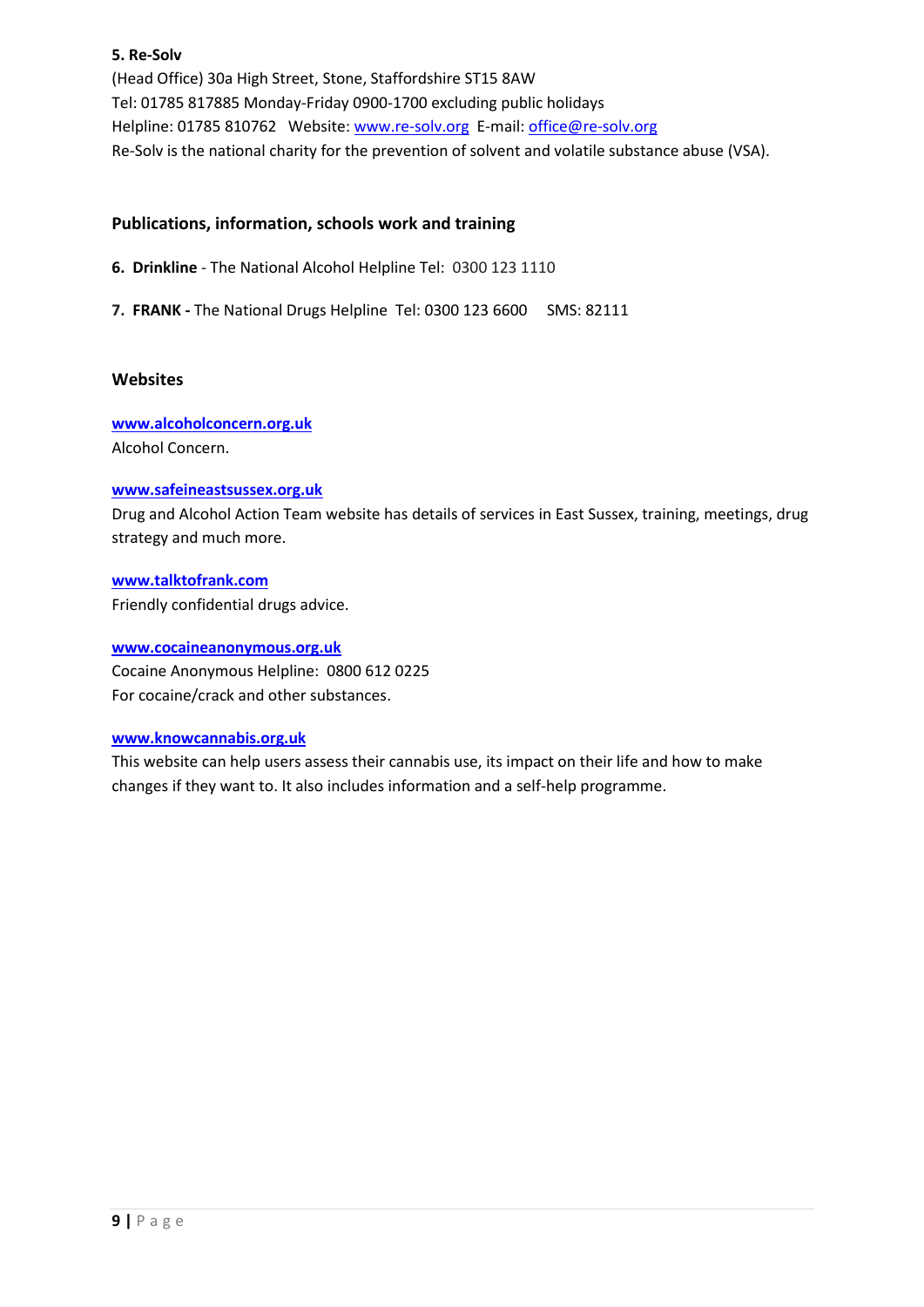#### **The context of the policy and its relationship to other policies**

This policy links with a number of other school policies, practices and action plans including (but not only):

Behaviour policy Complaints policy and procedure Child Protection and Safeguarding Policy Data Protection policy Online safety policy Curriculum policy Health and Safety Policy Visiting Speakers Policy Supporting Pupils with Medical Conditions Suspensions Policy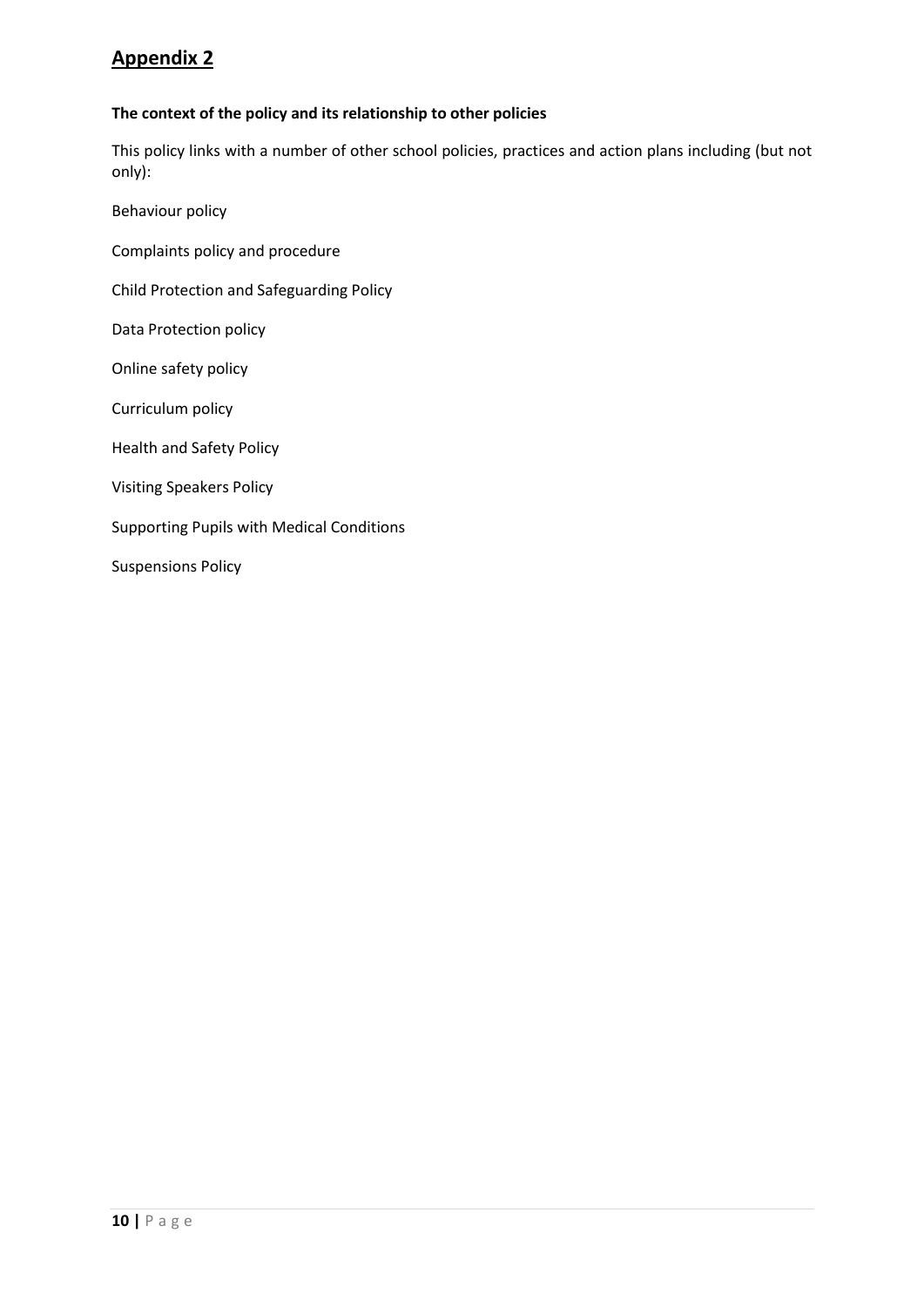#### **Definitions and terminology**

A drug is any substance which, when taken into the body affects the chemical composition of the body and how it functions. It therefore includes: • Legally controlled substances such as caffeine, alcohol, tobacco and solvents • Substances sold over the counter or prescribed for specific purposes such as painkillers, tranquillisers and steroids • Illegal substances such as cannabis, ecstasy, amphetamines and heroin • New psychoactive substances (legal highs).

NB. These are just some examples and some drugs will fit into more than one category. A drug-related situation is one where there is suspicion, disclosure or observation of the use of unauthorised drugs or the discovery of unauthorised drugs or drug-related paraphernalia.